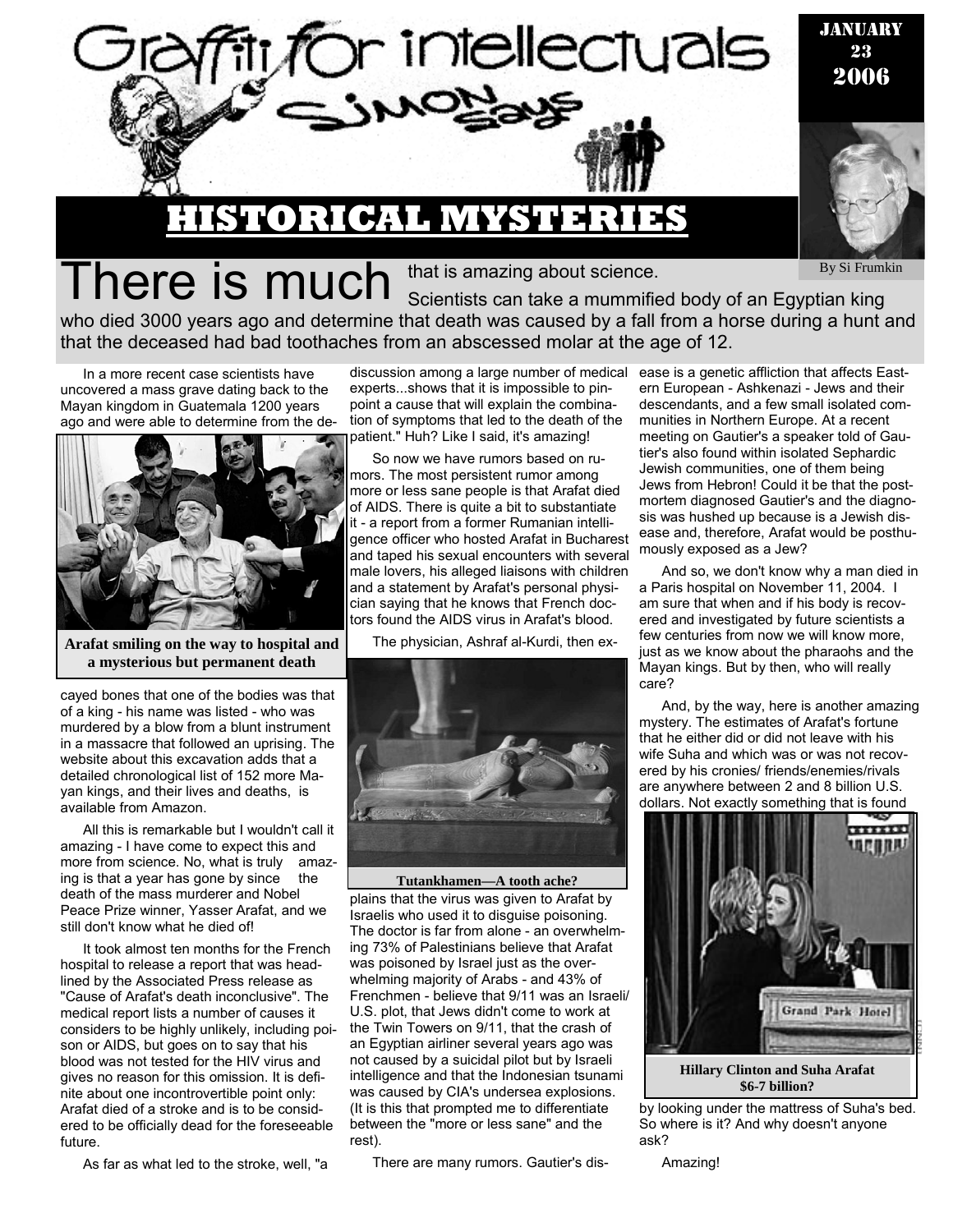### **WORLD WAR IV—Looking back at the conflict with Teheran**

By Niall Ferguson,, professor of History at Harvard, Senior Research Fellow at Oxford and Stanford's Hoover Institution

ARE WE living through the origins of the next world war? Certainly, it is easy to imagine how a future historian might deal with the next phase of events in the Middle East:

WITH every passing year after the turn of the century, the instability of the Gulf region grew. By the beginning of 2006, nearly all the combustible ingredients for a conflict - far bigger in its scale and scope than the wars of 1991 or 2003 - were in place.

The first underlying cause of the war was the increase in the region's relative importance as a source of petroleum. On the one hand, the rest of the world's oil reserves were being rapidly exhausted. On the other, the breakneck growth of the Asian economies had caused a huge surge in global demand for energy. It is hard to believe today, but for most of the 1990s the price of oil had averaged less than \$20 a barrel. A second precondition of war was demographic. While European fertility had fallen below the natural replacement rate in the '70s, the decline in the Islamic world had been much slower. By the late '90s the fertility rate in the eight Muslim countries to the south and east of the European Union was 2.5 times higher than the European figure.

This tendency was especially pronounced in Iran, where the social conservatism of the 1979 revolution combined with the high mortality of the Iran-Iraq war and the subsequent baby boom to produce, by the first decade of the new century, a quite extraordinary surplus of young men. More than two-fifths of the population of Iran in 1995 had been aged 14 or younger. This was the generation that was ready to fight in 2007.

This not only gave Islamic societies a youthful energy that contrasted markedly with the slothful senescence of Europe. It also signified a profound shift in the balance of world population. In 1950, there were three times as many people in Britain as in Iran. By 1995, the population of Iran had overtaken that of Britain and was forecast to be 50 per cent higher by 2050. Yet people in the West struggled to grasp the implications of this shift. Subliminally, they still thought of the Middle East as a region they could lord it over, as they had in the mid-20th century.

The third and perhaps most important precondition for war was cultural. Since 1979, not just Iran but the greater part of the Muslim world had been swept by a wave of religious fervor, the very opposite of the process of secularization that was emptying Europe's churches.

Although few countries followed Iran down the road to full-blown theocracy, there was a transformation in politics everywhere. From Morocco to Pakistan, the feudal dynasties or military strongmen who had dominated Islamic politics since the '50s came under intense pressure from religious radicals.

The ideological cocktail that produced Islamism was as potent as either of the extreme ideologies the West had produced in the previous century, communism and fascism. Islamism was anti-Western, anticapitalist and anti-Semitic. A seminal moment was the Iranian President Mahmoud Ahmadinejad's intemperate attack on Israel in December 2005, when he called the Holocaust a myth. The state of Israel was a "disgraceful blot", he had previously declared, to be "wiped off the map".

Before 2007, the Islamists had seen no alternative but to wage war against their enemies by means of terrorism. From Gaza to Manhattan, the hero of 2001 was the suicide bomber. Yet Ahmadinejad, a veteran of the Iran-Iraq war, craved a more serious weapon than strapped-on explosives. His decision to accelerate Iran's nuclear weapons program was intended to give Iran the kind of power North Korea already wielded in East Asia: the power to defy the US; the power to obliterate America's closest regional ally.

Under different circumstances, it would not have been difficult to thwart Ahmadinejad's ambitions. The Israelis had shown themselves capable of pre-emptive air strikes against Iraq's nuclear facilities in 1981. Similar strikes against Iran's were urged on President George W. Bush by neo-conservative commentators throughout 2006. The US, they argued, was perfectly placed to carry out such strikes. It had the bases in neighbouring Iraq and Afghanistan. It had the intelligence proving Iran's contravention of the nuclear Non-Proliferation Treaty.

But the President was advised by his Secretary of State, Condoleezza Rice, to opt instead for diplomacy. Not just European opinion but American opinion was strongly opposed to an attack on Iran. The invasion of Iraq in 2003 had been discredited by the failure to find the weapons of mass destruction Saddam Hussein had supposedly possessed and by the failure of the US-led coalition to quell a bloody insur-

gency. Americans did not want to increase their military commitments overseas; they wanted to reduce them. Europeans did not want to hear that Iran was about to build its own WMD. Even if Ahmadinejad had broadcast a nuclear test live on CNN, liberals would have said it was a CIA con-trick.

So history repeated itself. As in the 1930s, an anti-Semitic demagogue broke his country's treaty obligations and armed for war. Having first tried appeasement, offering the Iranians economic incentives to desist, the West appealed to international agencies: the International Atomic Energy Agency and the UN's Security Council. Thanks to China's veto, however, the UN produced virtually nothing.

Only one man might have stiffened Bush's resolve in the crisis: not British Prime Minister Tony Blair, who had wrecked his domestic credibility over Iraq and was in any case on the point of retirement, but Israel's Ariel Sharon. Yet he had been struck down by a stroke as the Iranian crisis came to a head. With Israel leaderless, Ahmadinejad had a free hand.

As in the '30s, too, the West fell back on wishful thinking. Perhaps, some said, Ahmadinejad was only sabre-rattling because his domestic position was so weak. Perhaps his political rivals in the Iranian clergy were on the point of getting rid of him. In that case, the last thing the West should do was to take a tough line; that would only bolster Ahmadinejad by inflaming Iranian popular feeling. So in Washington and in London people crossed their fingers, hoping for the deus ex machina of a home-grown regime change in Tehran.

This gave the Iranians all the time they needed to produce weapons-grade enriched uranium at Natanz. The dream of nuclear non-proliferation, already interrupted by Israel, Pakistan and India, was definitively shattered. Now Tehran had a nuclear missile pointed at Tel Aviv. And the new Israeli government of Benjamin Netanyahu had a missile pointed right back at Tehran.

The optimists argued that the Cuban Missile Crisis would replay itself in the Middle East. Both sides would threaten war, and then both sides would blink. That was Rice's hope - indeed, her prayer - as she shuttled between the capitals. But it was not to be.

**Please see "WAR" Page 3**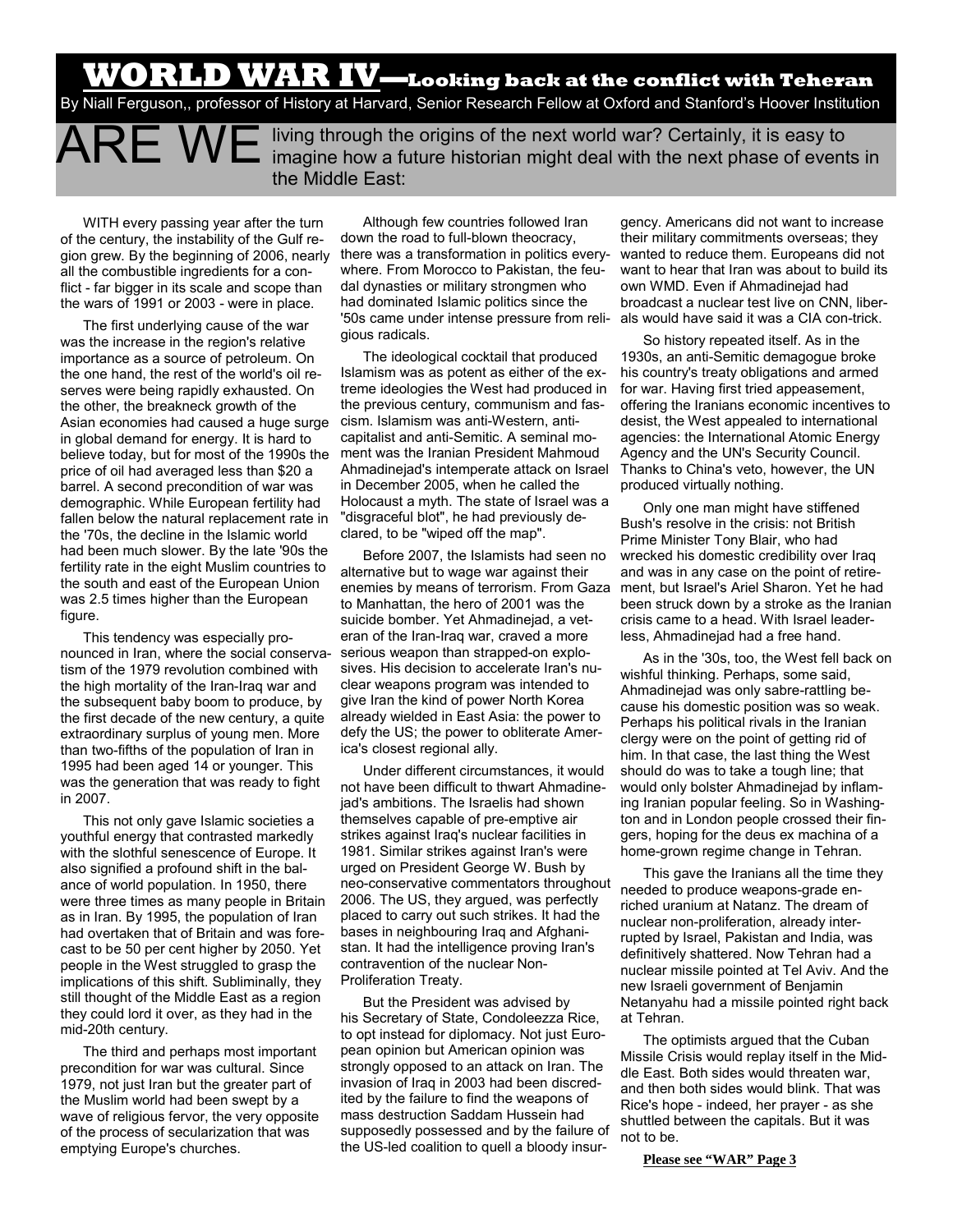## **MIAs—missing political will**

*David I. Forman, J'lem Post, Dec. 16—22, 2005* 

ZACHARY BAUMEL, ZVI FELDMAN AND YEHUDA KATZ ARE STILL MISSING; AND NO ONE SEEMS TO GIVE A DAMN. SEEMS TO GIVE A DAMN.

Oh yes, their families, friends and the International Coalition for Israeli Missing Soldiers care deeply. But, those who should also care our government officials - seem to have removed the case of our MIAs from their radar screen. For them, it is as if they never existed.

Ron Arad's name does crop up now and then, but quickly fades from sight. As for Guy Hever - Guy who? As of this writing, Baumel, Feldman and Katz have been missing for 8,580 days, Ron Arad for 6,992 days, and Guy Hever for 3,034 days.

But, who's counting? How is it that De-

fense Minister Shaul Mofaz, IDF chief of Gen-

*The greatest intelligence service in the world should be able to shed some light on the fates of our MIAs* 

eral Staff Dan Halutz and Ariel Sharon, all military leaders, have somehow not embraced the IDF's code of ethical arms: *"Do*  not abandon a comrade on the battlefield"?

While no one in Israel mourns· the loss of Vasser Arafat, he may, ironically, have held the key regarding the fate of Zachary Baumel.

Arafat found Zachary's army dog tag when he searched the remains of Ahmed Jibril's belongings after he was assassinated. He promised Yitzhak Rabin he would verify what happened to Baumel through his operatives in Syria. He never did. It seems as if the present government has just assumed that the matter of the MIAs was buried with Arafat.

THERE IS something that does not register with me. Israel's intelligence services are considered the best in the world. Their foreign counterparts stand in awe of Israel's capability to not only identify potential terrorists, but to often target them with pinpoint accuracy.

In 1981, Israel located Iraq's nuclear reactor and obliterated it. After the Munich

### **"WAR" from page 2**

The devastating nuclear exchange of August 2007 represented not only the failure of diplomacy, it marked the end of the oil age. Some even said it marked the twilight of the West. Certainly, that was one way of interpreting the subsequent spread of the conflict as Iraq's Shia population overran the remaining US bases in their country and the Chinese threatened to intervene on the side of Iran.

Yet the historian is bound to ask whether or not the true significance of the 2007-11 war was to vindicate the Bush administration's original principle of pre-emption. For, if that had been adhered to in 2006, Iran's nuclear bid might have been thwarted at minimal cost. And the Great Gulf War might never have happened. Ф

massacre, in the 1970s, Israel sent undercover agents to Europe who, one by one, killed the Arab terrorists involved. Israel flew thousands of miles to Entebbe, Uganda, to rescue 200 Israelis who were facing certain death at the hands of terrorists. Adolf Eichman was captured in Argentina, nuclear spy Mordechai Vanunu in It-

> aly. To successfully execute such daring feats requires an extremely sophisticated intelligence

operation. So why do we know nothing of the whereabouts of the MIAs? If it is not a

failure of intelligence capability, then it must be a failure of political will.

The last serious talk about the MIAs was a little less than two years ago when the prisoner exchange took place with Hizbullah. In return for 400 Palestinian and Lebanese prisoners, including Hizbullah leaders Abdel Karim Obeid and Mustafa Dirani, Israel received the

bodies of Benny Avraham, Adi Avitan and Omar Suwayed, all kidnapped and murdered by Hizbullah and Elhanan Tannenbaum, a reserve officer in the artillery corps, who was involved in some sort of

shady business dealings.

> At a national ceremony for Avraham, Avitan and Suwayed, our prime minister, Ariel Sharon, said:

"The decision to bring the boys home for burial was a Jewish decision." He added his personal commitment to bring home all other Israelis missing in action.

Since his boast, Sharon has been missing in his actions to fu1fill this promise; otherwise, how does one explain returning the recently held bodies of Hizbullah fighters instead of using them as bargaining chips to gain some information about the MIAs?

A failure of political will to deal with such a crucial issue as the MIAs is a manifestation of one's moral commitment. Every political decision has its moral equivalent. Therefore, the government's lack of political will to pursue the matter of our MIAs is a reflection of moral laxity.

Going into battle for one's country is the ultimate expression of one's dedication to his people and nation. A soldier should, at the least, expect his government to stand

by him and his family. If this is not the case, citizens may not so readily be willing to endanger their lives for the state in the future, knowing that they may be left on the field of battle to fend for themselves.

And yet, it is too easy to hold our government exclusively responsible for this moral lapse. After all, our political leaders express the will of the people. Therefore, it is not only a matter of moral integrity, but of moral responsibility to pressure our elected representatives to pursue the matter of the MIAs with intensity and steadfastness.

There can be nothing more painful than the loss of a child. But, even in the death of a child, there is some comfort

in mourning that loss - a sense of closure. Not being able to mourn one's child because he is missing in action wreaks the most devastating emotional turmoil imaginable.

Our tradition acknowledges this painful

*Political decisions have moral equivalents. The government's lack of political will to pursue the matter of our MIAs is a reflection of moral laxity.* 

> reality. "The sword is worse than death, famine is worse than the sword, but captivity is the worst of all," says the Talmud. If, in our prime minister's words, bringing back the MIAs is a "Jewish decision," then putting the MIAs back on the national agenda is a Jewish moral imperative.  $\oint$

*The writer is the author of* Jewish Schizophrenia in the Land of Israel.



**Yona Baumel with picture of his son Zachary, missing in action since 1982**